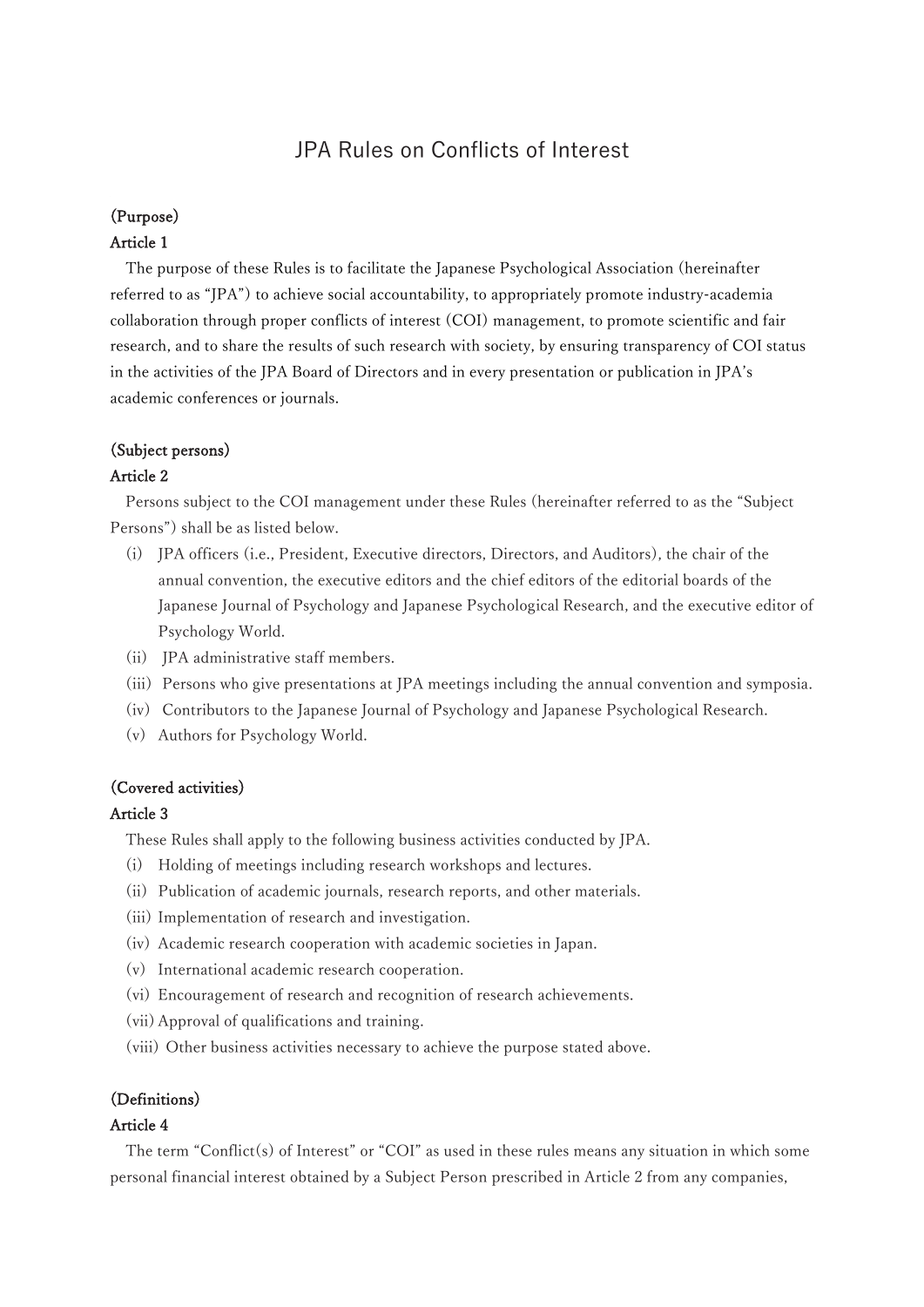profit-making organizations, or the like being contradictory to or incompatible with the activities prescribed in Article 3. The specific criteria for determination of the presence of COI are as follows:

- (i) The Subject Person is an officer, advisor, or employee of a company, organization, or other entity and annually receives remunerations from a single company or organization totaling one million yen or more.
- (ii) The Subject Person annually earns one million yen or more in total from stockholding (the sum of dividends and profit on sale) from a single company, or holds 5% or more of all shares of a single company.
- (iii) The Subject Person receives patent royalties from companies and/or profit-making organizations totaling one million yen or more.
- (iv) The Subject Person annually receives remunerations, including per-diem allowances and lecture fees, paid by a single company or profit-making organization totaling a half million yen or more.
- (v) The Subject Person annually receives manuscript fees for publications, including brochures, from companies or profit-making organizations totaling one million yen or more.
- (vi) The Subject Person conducts a research project funded by companies or profit-making groups with support totaling two million yen or more for the single research project.
- (vii) The department (course, field, laboratory, or other unit) to which the Subject Person belongs and which accepts a portion of a scholarship donation from a single company or profit-making organization annually receives payments totaling two million yen or more from the donating company or profit-making organization.
- (viii) The Subject Person belongs to any endowed course provided by a company or any other entities.
- (ix) The Subject Person annually receives other remuneration (remuneration including travel and gifts which are not directly related to the Subject Person's research activities) totaling 100,000 yen or more.

### (Establishment and role of the Committee on COI)

### Article 5

In order to achieve the purpose described in Article 1, a COI Committee (hereinafter referred to as the "Committee") shall be established in JPA.

- (2) The composition and the term of office of the Committee members shall be specified separately.
- (3) The Committee shall deliberate on the following topics.
	- (i) Matters where COI status is called into question.
	- (ii) Matters where inadequate COI declaration is called into question, including a failure of declaration.
	- (iii) Matters that are proposed by officers or equivalent.
	- (iv) Matters that are proposed by executive editors.
	- (v) In addition to the topics cited in the preceding items, important matters regarding COI.
- (4) The Committee may conduct interviews and other investigations to determine the COI status of the person concerned.

(5) The Committee Chair shall report the results of the Committee's deliberations to the JPA President (hereinafter referred to as the "President").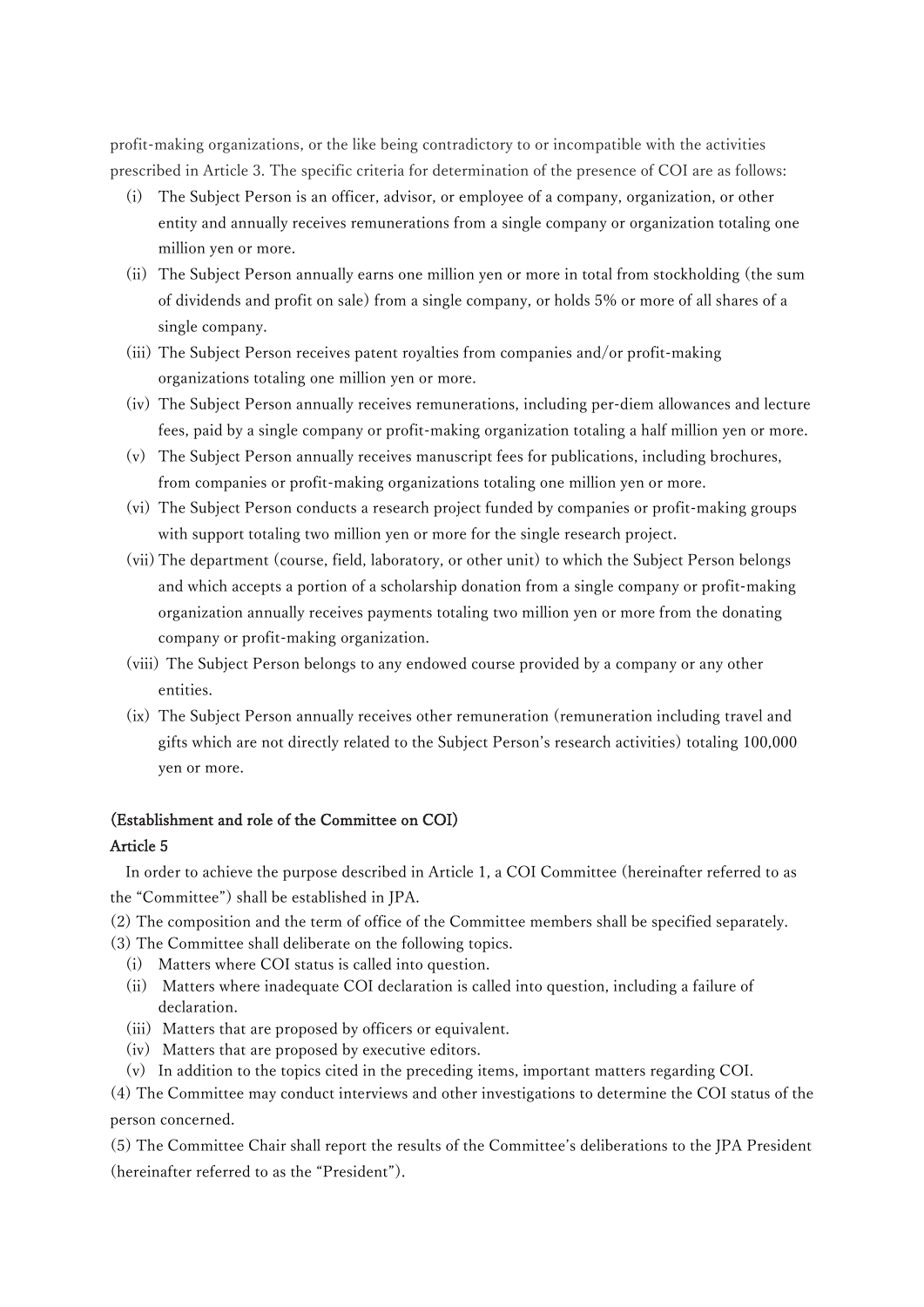## (Responsibilities of the President) Article 6

The President shall supervise COI management at JPA. The President shall take appropriate measures for proper COI management upon deliberation of the Board of Executive directors.

## (Responsibilities of officers)

## Article 7

The JPA officers (President, Executive directors, Directors, and Auditors), the executive editors of the editorial boards of the Japanese Journal of Psychology, Japanese Psychological Research, and Psychology World, the chair of the annual convention of the relevant year, and the administrative staff members (i.e., persons that fall under (i) and (ii) of Article 2) shall declare their COI status to the President by the prescribed method at the time of assuming office, if they meet any of the Article 4 criteria during the year before they assume their positions. In addition, if any new COI status arises after assuming office, the officer shall amend his/her declarations.

## (Responsibilities of presenters) Article 8

When giving presentations at JPA meetings, including the annual convention, lectures, and symposiums, or when giving presentations using JPA's name, the member shall correctly declare the COI status concerning the implementation of the relevant research by the prescribed method and follow the instructions of the persons in charge (the chair of the annual convention, the Executive director in charge, or other relevant persons). If the organization that the concerned person belongs to is different from the organization for which the person conducts research, the names of both organizations shall be specified.

# (Responsibilities of the convention chair or equivalent)

## Article 9

The person responsible for JPA's annual convention (i.e., the convention chair or the equivalent if any) shall verify any concerns about violations of these Rules related to research presentations, if any. If a violation is confirmed, the person shall take corrective measures such as instructing the presenter to rewrite the contents of his/her presentation or prohibiting/cancelling the presentation with the confirmed violation.

(2) In such a case, the relevant presenter shall be promptly notified to that effect with the reasons thereof.

(3) The person responsible for the annual convention prescribed above shall report to the Committee when such measures are taken.

# (Responsibilities of contributors to The Japanese Journal of Psychology and Japanese Psychological Research) Article 10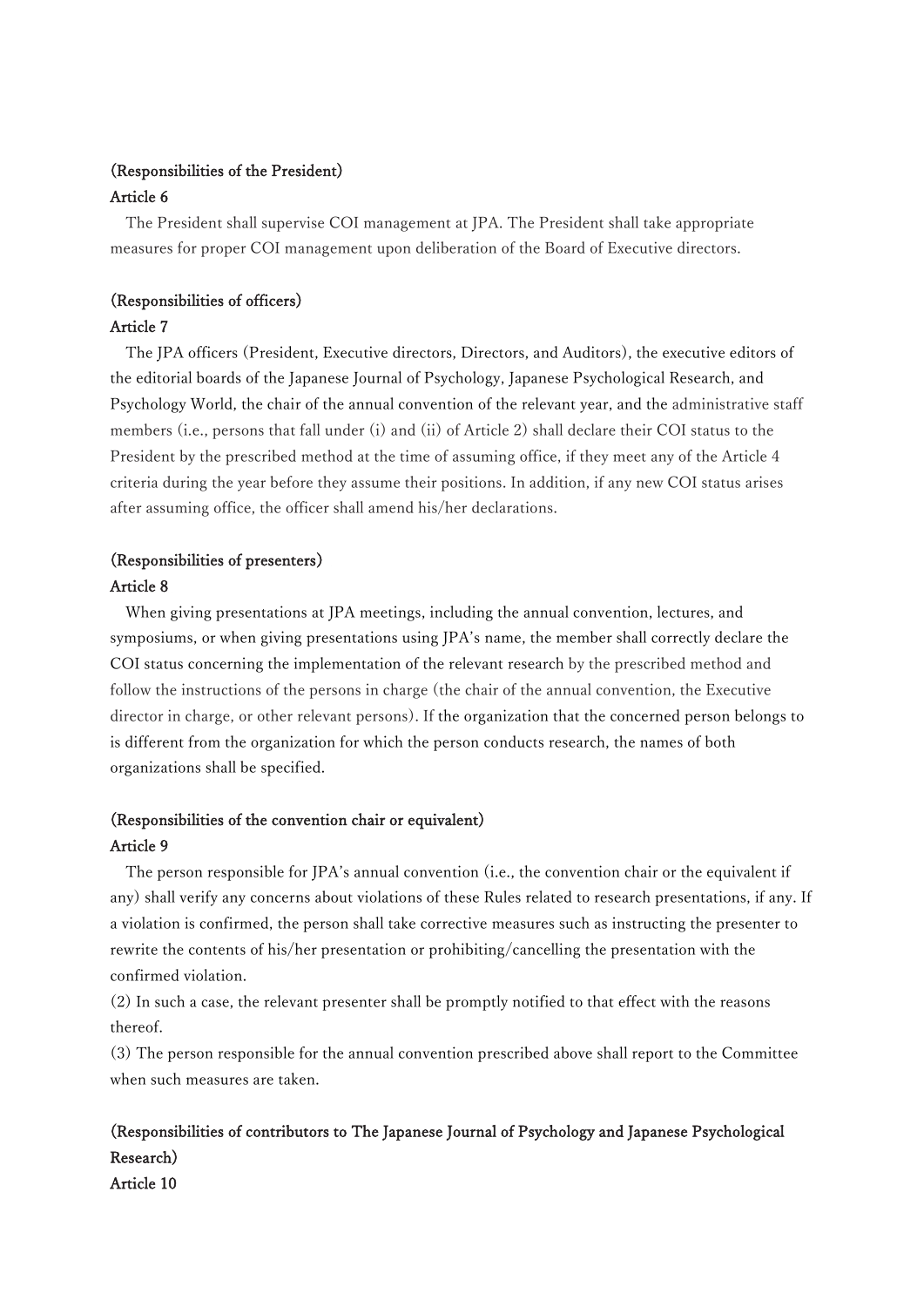Persons who contribute to the Japanese Journal of Psychology or Japanese Psychological Research shall declare their COI status concerning the implementation of the relevant research by the prescribed method and follow the instructions of the concerned executive editor of the editorial board.

## (Responsibilities of the executive editor of the editorial board) Article 11

The editorial board executive editor shall verify any concerns regarding violations of these Rules related to publication of research, if any. If a violation is confirmed, the executive editor shall take measures such as instructing the contributor to rewrite his/her COI status or prohibiting publication of the article with the confirmed violation.

(2) In such a case, the relevant contributor shall be promptly notified to that effect with the reasons thereof.

(3) If any article turns out to violate these rules after publishing, that information shall be announced in the relevant publication in the name of the executive editor and measures such as cancellation of the article shall be taken.

(4) The executive editor shall report to the Committee when such measures are taken.

# (Responsibilities of authors and other contributors)

#### Article 12

Authors, creators, and other contributors of articles requested by JPA to be published in its media including Psychology World, JPA web pages, and the Psychology Museum shall declare their COI status concerning the article content by the prescribed method and follow the instructions of the relevant editorial board executive editor or the Executive director in charge.

#### (Responsibilities of Executive directors)

## Article 13

The Executive directors shall verify that JPA business in which each Executive director is involved is carried out in compliance with these Rules. If any violation of these Rules is confirmed, the Executive directors shall promptly consider corrective measures to rectify the situation.

(2) In such a case, those who are involved with the violation shall be promptly notified to that effect with the reasons thereof.

(3) The person responsible for the business with the confirmed violation shall report to the Committee when such measures are taken.

## (Measures against violators)

#### Article 14

The President may, if he/she determines that there is a serious violation as a result of deliberations by the Board of Executive directors upon reports from the Committee, take all or part of the following measures for a certain period of time, depending on the extent of the violation.

- (i) Prohibition of presentations at all lectures held by JPA.
- (ii) Prohibition or cancellation of publication of articles by JPA publications.